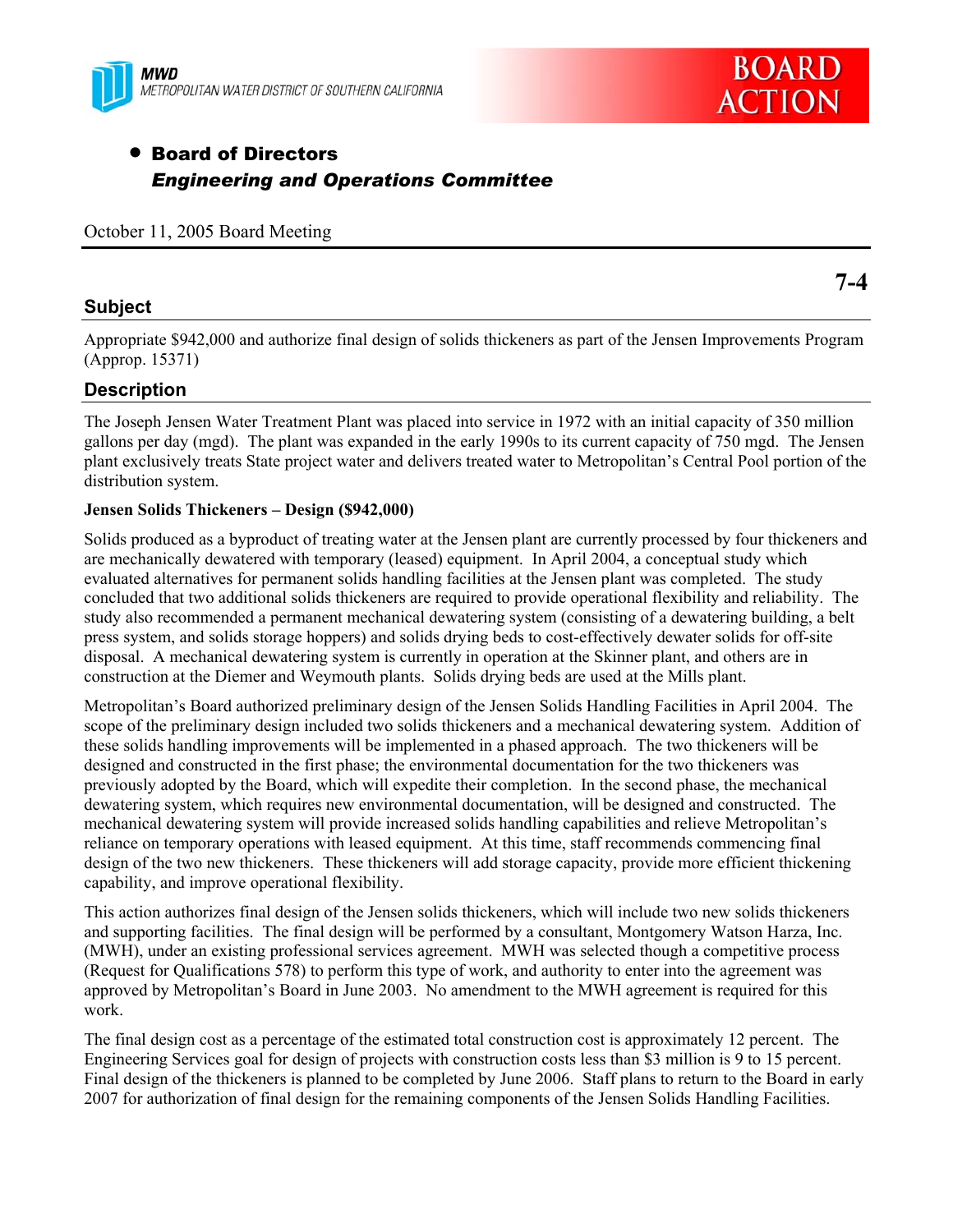This project has been evaluated and recommended by Metropolitan's Capital Investment Plan Evaluation Team and funds have been included within the fiscal year 2005/06 capital budget. See **Attachment 1** for the Financial Statement and **Attachment 2** for the Location Map.

### **Policy**

Metropolitan Water District Administrative Code Section 5108: Capital Project Appropriation Metropolitan Water District Administrative Code Section 8117: Professional and Technical Consultants

## **California Environmental Quality Act (CEQA)**

CEQA determination for Option #1:

To comply with CEQA and the State CEQA Guidelines, Metropolitan as the Lead Agency prepared and processed the Mitigated Negative Declaration (MND) for the Joseph P. Jensen Filtration Plant Expansion. Board adoption of the MND, along with approval of the Jensen Expansion, occurred in March 1989. The Board approved an Addendum to the MND for the Joseph P. Jensen Filtration Plant Expansion in April 1990. The present board action is solely based on approving final design of the Jensen plant solids thickener facilities expansion and not on any changes to the approved project. Hence, the previously adopted environmental documentation in conjunction with the current action fully complies with CEQA and the State CEQA Guidelines. Accordingly, no further environmental documentation is necessary for the Board to act on with respect to the proposed action.

The CEQA determination is: Determine that the proposed action has been previously addressed in the adopted 1989 MND and 1990 Addendum, and that no further environmental analysis or documentation is required.

CEQA determination for Option #2:

None required

#### **Board Options/Fiscal Impacts**

#### **Option #1**

- Adopt the CEQA determination and
	- a. Appropriate \$942,000 in budgeted funds; and
	- b. Authorize final design of the Jensen solids thickeners.

**Fiscal Impact:** \$942,000 of budgeted funds under Approp. 15371

#### **Option #2**

Do not authorize the work described in this letter. Implementation of this option will forego an opportunity to reduce long-term O&M costs and will increase the risk of unplanned partial plant outages. **Fiscal Impact:** None

#### **Staff Recommendation**

Option #1

*Roy L. Wolfe* 

9/16/2005 *Date* 

*Manager, Corporate Resources* 

9/26/2005 *Date* 

*Dennis B. Underwood CEO/General Manager* 

**Attachment 1 – Financial Statement Attachment 2 – Location Map** BLA #2931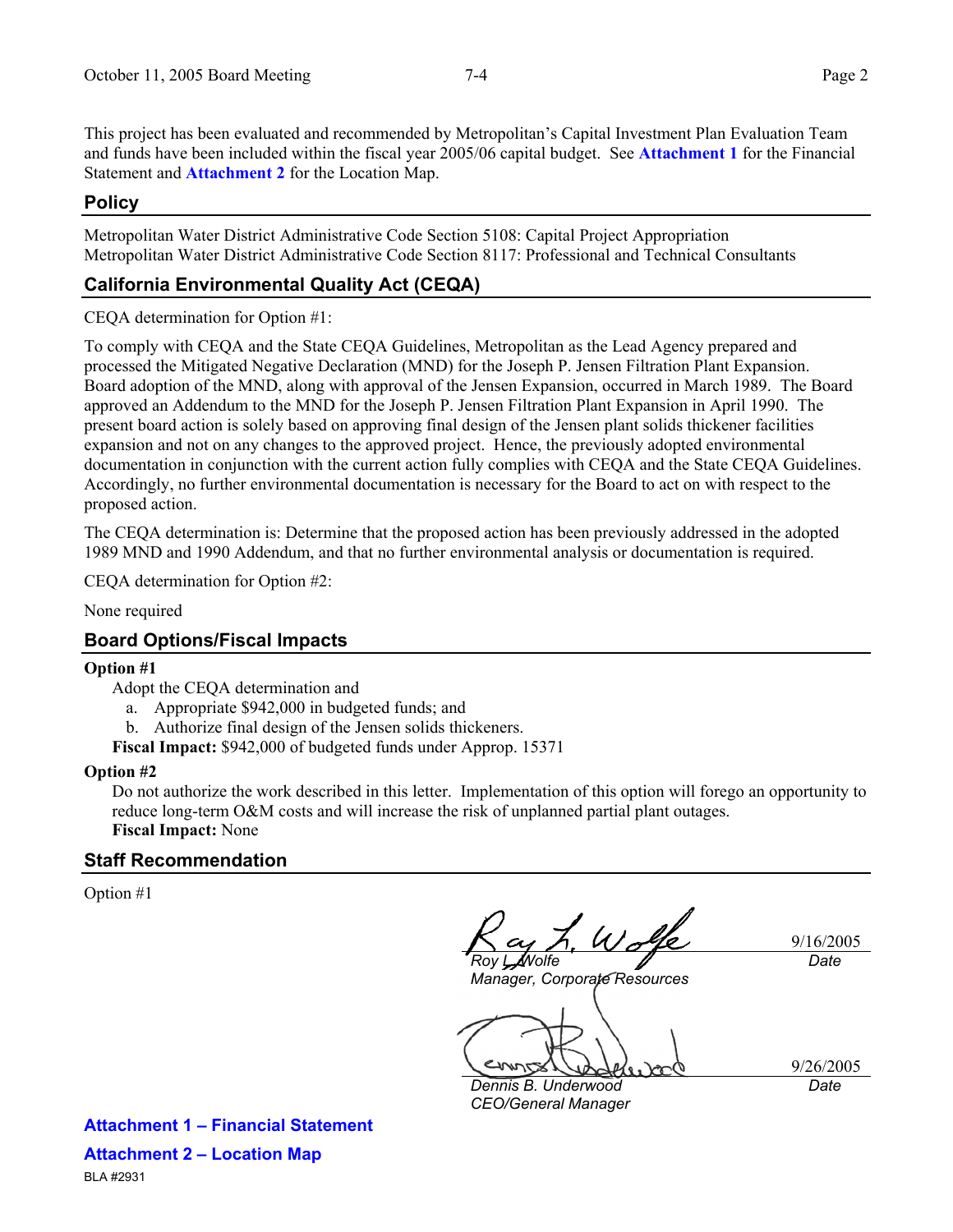# **Financial Statement for Jensen Water Treatment Plant Improvements Program**

A breakdown of Board Action No. 9 for Appropriation No. 15371 for the Jensen Water Treatment Plant Improvements Program is as follows:

|                                                                     | <b>Previous Total</b><br><b>Current Board</b><br>Appropriated<br><b>Action No. 9</b><br>Amount<br>(Jun. 2005)<br>(Oct. 2005) |                | <b>New Total</b><br>Appropriated<br><b>Amount</b> |
|---------------------------------------------------------------------|------------------------------------------------------------------------------------------------------------------------------|----------------|---------------------------------------------------|
| Labor                                                               |                                                                                                                              |                |                                                   |
| Studies and Investigations                                          | \$<br>552,500*                                                                                                               | \$<br>$\theta$ | \$<br>552,500                                     |
| Design and Specifications                                           | 933,000                                                                                                                      | 0              | 933,000                                           |
| Owner Costs (Program management,<br>design review, bidding process) | 688,000*                                                                                                                     | 291,000        | 979,000                                           |
| Construction Inspection and Support                                 | 858,000                                                                                                                      | $\theta$       | 858,000                                           |
| Metropolitan Force Construction                                     | 1,023,500*                                                                                                                   | $\Omega$       | 1,023,500                                         |
| Material and Supplies                                               | 1,559,000                                                                                                                    | 10,000         | 1,569,000                                         |
| Incidental Expenses                                                 | 94,000                                                                                                                       | 10,000         | 104,000                                           |
| Professional/Technical Services                                     | 1,142,725*                                                                                                                   | 505,000        | 1,647,725                                         |
| Equipment Use                                                       | 80,000                                                                                                                       | 5,000          | 85,000                                            |
| Contracts                                                           | 6,394,275                                                                                                                    | $\theta$       | 6,394,275                                         |
| <b>Remaining Budget</b>                                             | 1,053,000*                                                                                                                   | 121,000        | 1,174,000                                         |
| <b>Total</b>                                                        | \$14,378,000                                                                                                                 | \$<br>942,000  | \$15,320,000                                      |

\* Includes reallocation of \$603,725 Remaining Budget to Professional/Technical Services and project management for solids handling facilities value engineering and geotechnical investigation; to Metropolitan Force Construction for ferric chloride tank farm construction; and to Studies and Investigations for solids handling facilities site selection.

#### **Funding Request**

| <b>Program Name:</b>              | Jensen Water Treatment Plant Improvements Program             |                                  |                              |  |
|-----------------------------------|---------------------------------------------------------------|----------------------------------|------------------------------|--|
| <b>Source of Funds:</b>           | Revenue Bonds, Replacement and Refurbishment or General Funds |                                  |                              |  |
| <b>Appropriation No.:</b>         | 15371                                                         | <b>Board Action No.:</b>         | -9                           |  |
| <b>Requested Amount:</b>          | \$<br>942,000                                                 | <b>Capital Program No.:</b>      | 15371-I                      |  |
| <b>Total Appropriated Amount:</b> | 15,320,000<br>\$                                              | <b>Capital Program Page No.:</b> | $E-41$                       |  |
| <b>Program Estimate:</b>          | 81,730,000<br>S                                               | <b>Program Goal:</b>             | I-Infrastructure Reliability |  |